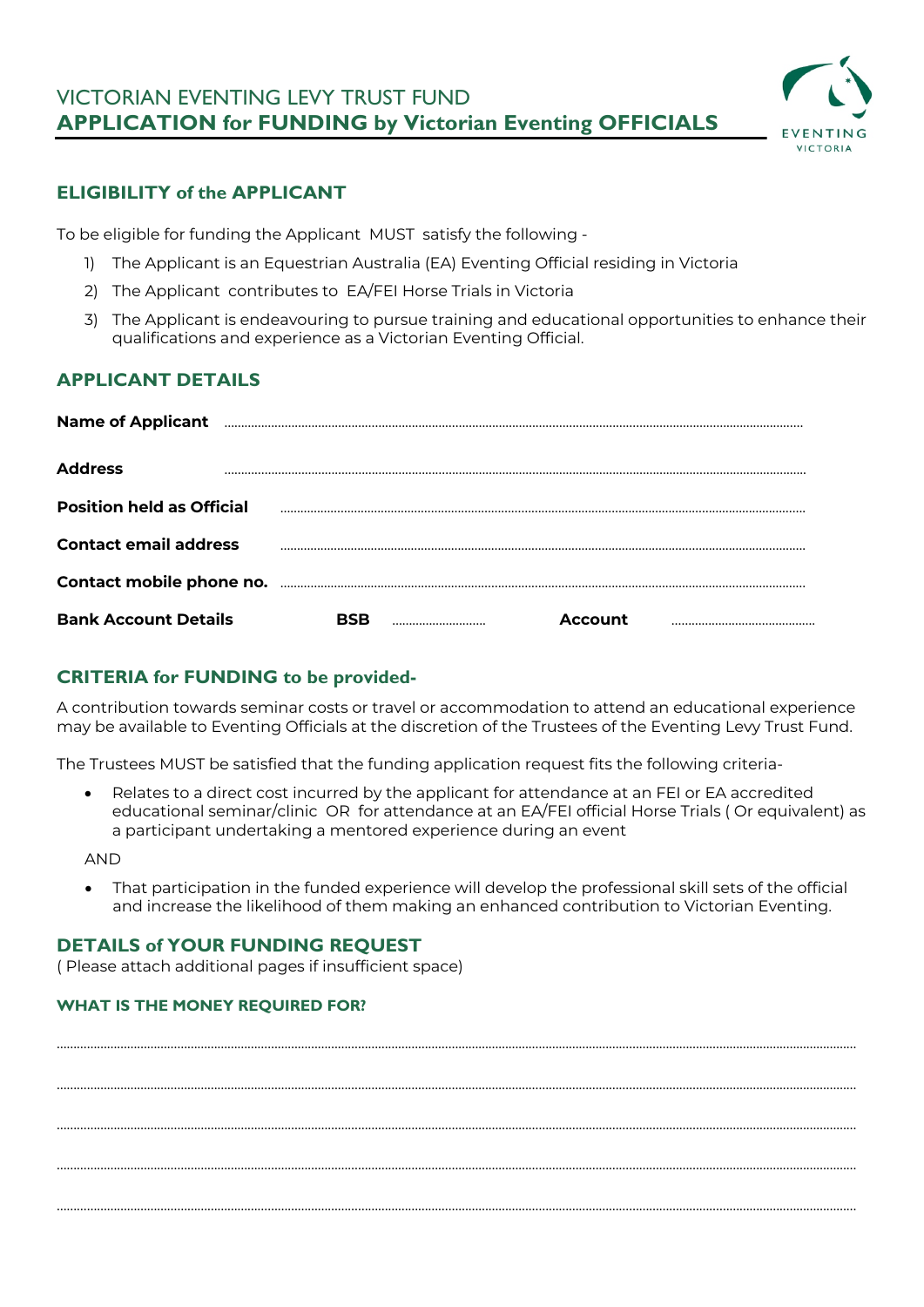### HOW WILL THE EXPERIENCE DEVELOP YOUR SKILLS AND KNOWLEDGE AS AN EVENTING **OFFICIAL?**

#### **EXPLAIN HOW THE EXPERIENCE MIGHT ASSIST YOU IN MAKING AN ENHANCED CONTRIBUTION** TO THE SPORT OF EVENTING IN VICTORIA?

### PLEASE ITEMISE THE TOTAL COST TO YOU OF YOUR INVOLVEMENT IN THIS EDUCATIONAL **OPPORTUNITY?**

#### HAVE YOU SOUGHT FUNDING FROM ANY OTHER SOURCE?

IF YES - HOW MUCH AND FROM WHOM?

#### WHAT AMOUNT IS SOUGHT, AS A CONTRIBUTION, FROM THE VICTORIAN EVENTING TRUST **FUND?**